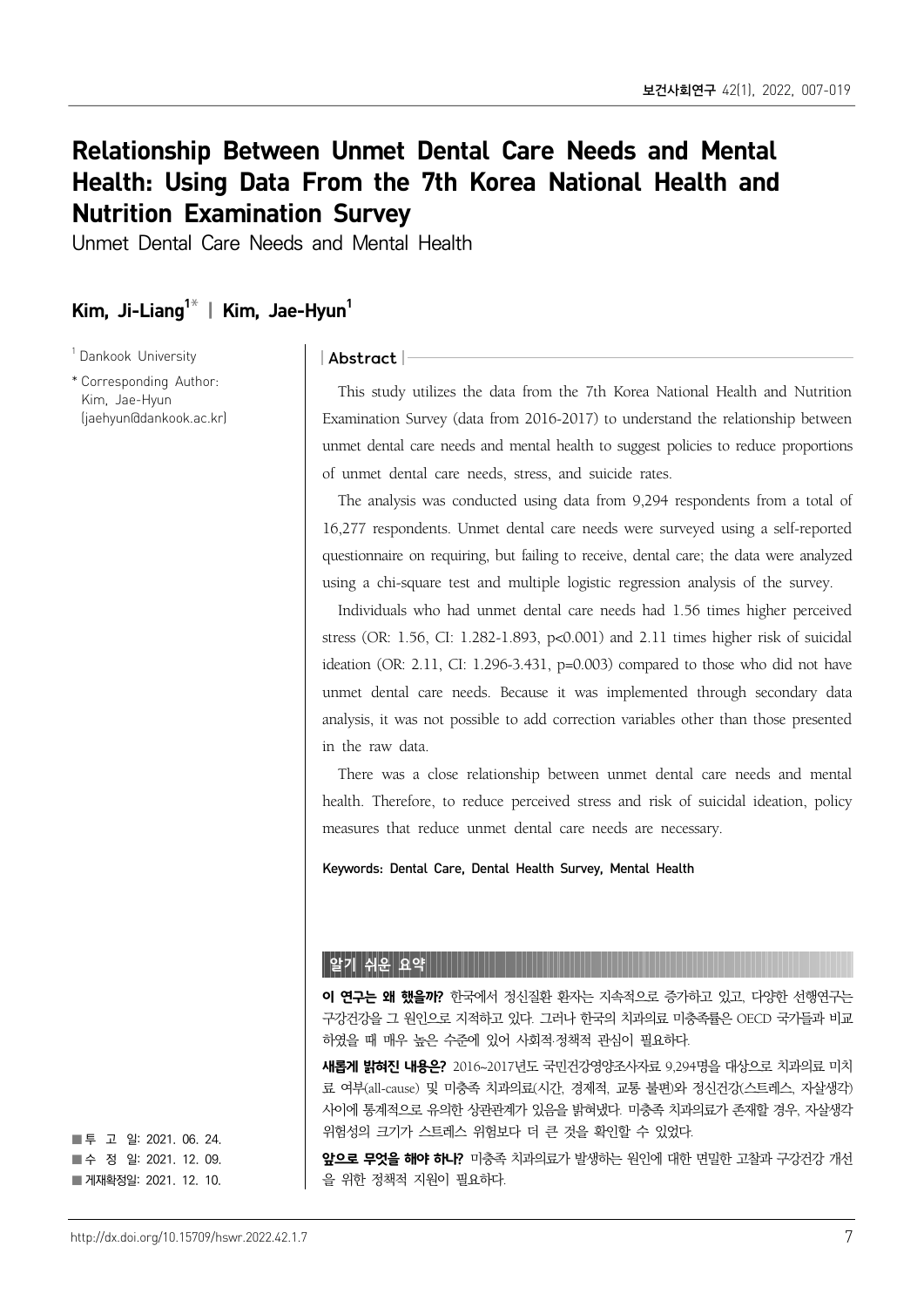### Ⅰ. Introduction

While the stress perception rates of Korean people are on the decline, marking 66.5% in 2014, 54.8% in 2016, and 54.4% in 2018, majority of Korean people are still perceiving stress (KKSI, 2019). Chronic stress has been reported to raise suicidal impulses (Yoon et al., 2010), and experience of thinking about suicide shows a high correlation with actual suicide rates (Kim, 2018). With 24.6 suicides per 100,000 population as of 2019, Korea has maintained first or second place for the highest suicide rates among OECD member states from 2002 to 2019 for a total of 17 years, and is still disgraced with the title, "Republic of Suicide" (Welfare MoHa, 2019).

Existing studies indicate that mental health is deeply related to oral problems. Friedlander et al. (Friedlander, Rosenbluth, Rubin, 2012) reported that the risk of suicide was high in oral cancer patients and those patients who have had poor surgical outcomes. Lee (Lee, 2019) suggested that experiences of teeth brushing once or less per day, pains associated with mastication, tooth fracture, and halitosis were related to suicidal thoughts in adolescents. Furthermore, Choi (Choi, 2014) reported that discomfort caused by oral problems was related to stress, and Kim et al. (Kim, 2018) stated that groups with higher rates of disorders of temporomandibular joints, xerostomia, and halitosis were subject to more stress compared to groups with lower rates of such conditions in a study of college students. To resolve issues with mental health related to oral problems, such as stress and suicidal thoughts, it is important to receive timely dental care. However, being unable to receive timely care can lead to the creation of unmet dental care needs, followed by a more adverse impact on one's mental health.

According to the 2015 national health statistics, the oral check-up rate for adults (35-44 years old) and the elderly (65-74 years old) is 40.4% and 26.9%, respectively, showing that it is reaching its planned goals. (Yoo et al., 2017). This is extremely high compared to the average rate

of unmet dental care needs of the member states of Organization for Economic Co-operation and Development (OECD), which was around 10% in 2015, 8.7% in 2016, 6% in 2017, and 4.1% in 2018 for individuals aged 16 or over (Eurostat, 2019). The primary reasons why the rate of unmet dental care needs is in a grave situation in Korea were because in their 20s, Koreans pay little attention to oral problems; in their 30s, they are unable to leave their work or school absent, and in their 40s, owing to financial reasons (Kim & Kim, 2019).

Unmet dental care needs can lead to stress, and chronic stress can lead to suicidal thoughts. Lee and Jin (Lee & Jin, 2015) reported that subjects who perceived their subjective oral health to be "bad" rather than "good" had higher unmet dental care needs, and Lee et al. (Lee et al., 2014) stated that the presence of unmet needs for medical services influenced suicidal ideation in a study of seniors aged 65 or more. Stress from unmet dental care needs may cause serious oral problems. A study by Mao (Mao et al., 2019) on American seniors aged 60 or more found that stress could directly or indirectly affect xerostomia, and Vasiliou et al. (Vasiliou et al., 2016) reported that perceived stress influenced poor oral environment. Ongoing progression of oral issues can lead to a growing need for dental treatment; however, the inability to see a dentist despite these needs may lead to a vicious cycle where unmet dental care needs increase again. However, few studies have attempted to analyze the relationship between unmet dental care needs and mental health. Thus, the purpose of this study is to utilize the data from the 7th Korea National Health and Nutrition Examination Survey (data from 2016-2017), a representative statistical data on the health and nutritional status of Korean citizens, to understand the relationship between unmet dental care needs and mental health, specifically perceived stress and suicidal ideation, to provide basic data for policies to reduce proportions of unmet dental care needs, stress, and suicide rates.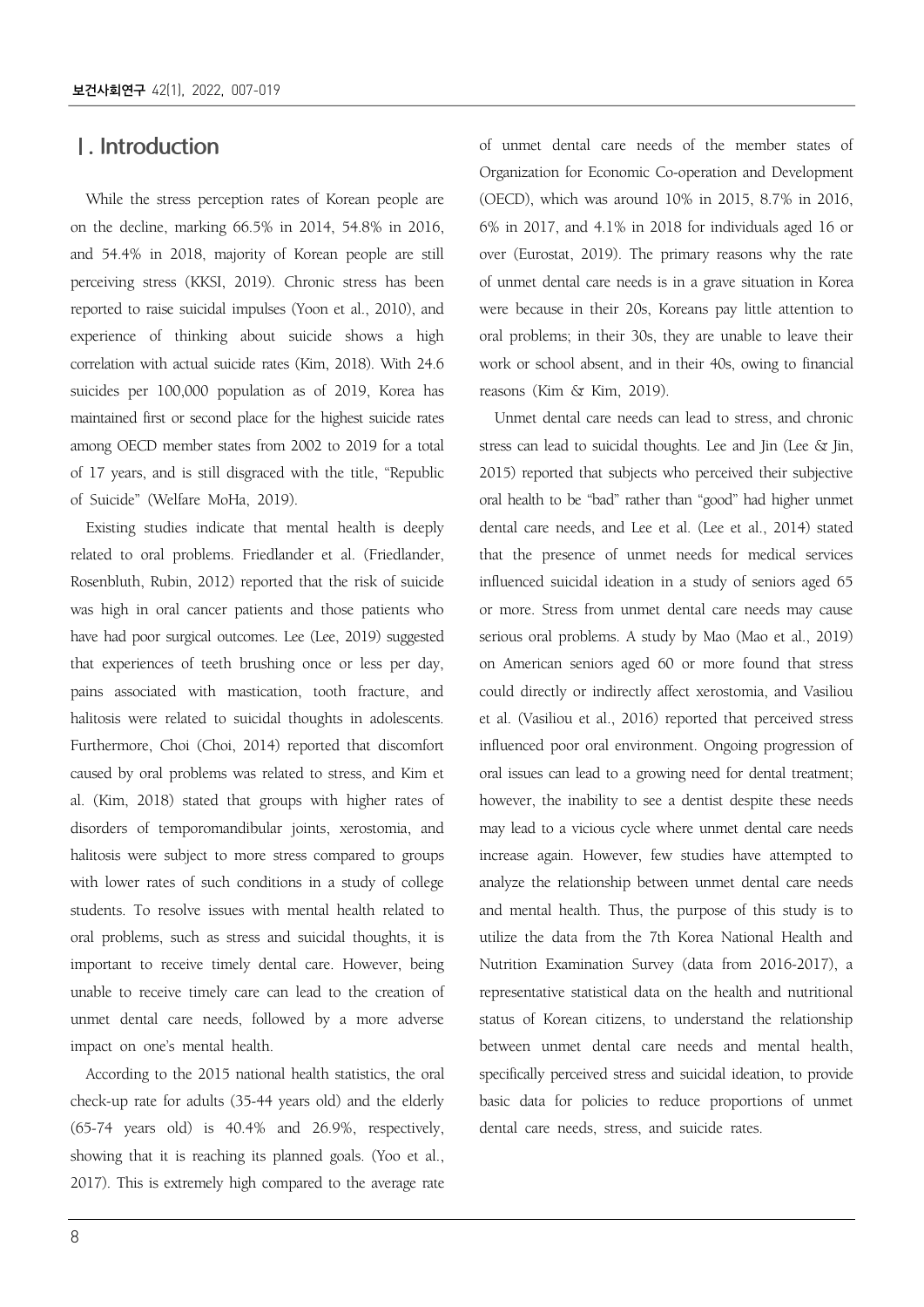### Ⅱ. Research data and subjects

This study used data from the 7th Korea National Health and Nutrition Examination Survey, of 2016 and 2017. The Korea National Health and Nutrition Examination Survey stratifies extraction framework considering regions, dong/eup/myeon administrative districts, and housing types (detached house, apartments), and utilized the ratio of residential area and proportions of educational levels of household owners as intrinsic stratification standards. The sample extraction method used was the stratified two-stage cluster sampling method where the survey unit and the households were used as 1st and 2nd extraction units. For the 1st and 2nd years of the 7th Korea National Health and Nutrition Examination Survey (2016-2017), 23 sample households were systematically sampled from a total of 192 sample survey units, excluding households such as nursing homes, army units, and prisons. In 2016, a total of 8,150 respondents out of 10,806 responded with a participation rate of 75.4%; for 2017, 8,127 respondents out of 10,430 responded with a participation rate of 77.9%. This study excluded 3,327 respondents who were aged below 19, as well as 2,905 respondents who did not require dental care and 701 respondents with missing responses, including a total of 9,294 respondents in the analysis.

#### **1. Independent variables**

#### **1.1. Unmet dental care needs**

The main independent variable in this study is the unmet dental care need. Unmet dental care needs were measured using the question, "In the past year, have you required dental treatment but been unable to receive it?" to which the respondents responded "yes" or "no."

#### **1.2. Oral check-up**

Another major independent variable of this study is the

oral check-up. Oral check-up was measured using the question, "In the past year, have you had an oral check-up to understand your oral health although you did not have specific oral issues?," to which the respondents responded "yes" or "no."

#### **2. Dependent variables**

#### **2.1. Perceived stress**

A dependent variable of this study is perceived stress. Perceived stress was measured using the question, "How much stress do you feel during your daily life?" and "I feel a very high level of stress" and "I feel a high level of stress" were categorized into "yes," and "I feel a low level of stress," and "I rarely feel stressed" were categorized into "no" for analysis.

#### **2.2. Suicidal ideation**

Another dependent variable in this study is suicidal ideation. Suicidal ideation was measured using the question, "In the past year, have you seriously considered suicide?" to which the response was recorded in "yes" or "no."

#### **2.3. Potential confounders**

Potential confounders of this study included region, gender, age, income, educational level, marital status, subjective health, drinking, smoking, number of days per week of walking, and products used for oral health. The region variable categorized the respondents into Seoul, Metropolitan area (including Daejeon, Daegu, Busan, Incheon, Gwangju, and Ulsan), and other areas; the gender variable categorized the respondents into men and women. The age variable categorized the respondents to 29 or below, 30-39, 40-49, 50-59, 60-69, and 70 years or older; the household income variable categorized the respondents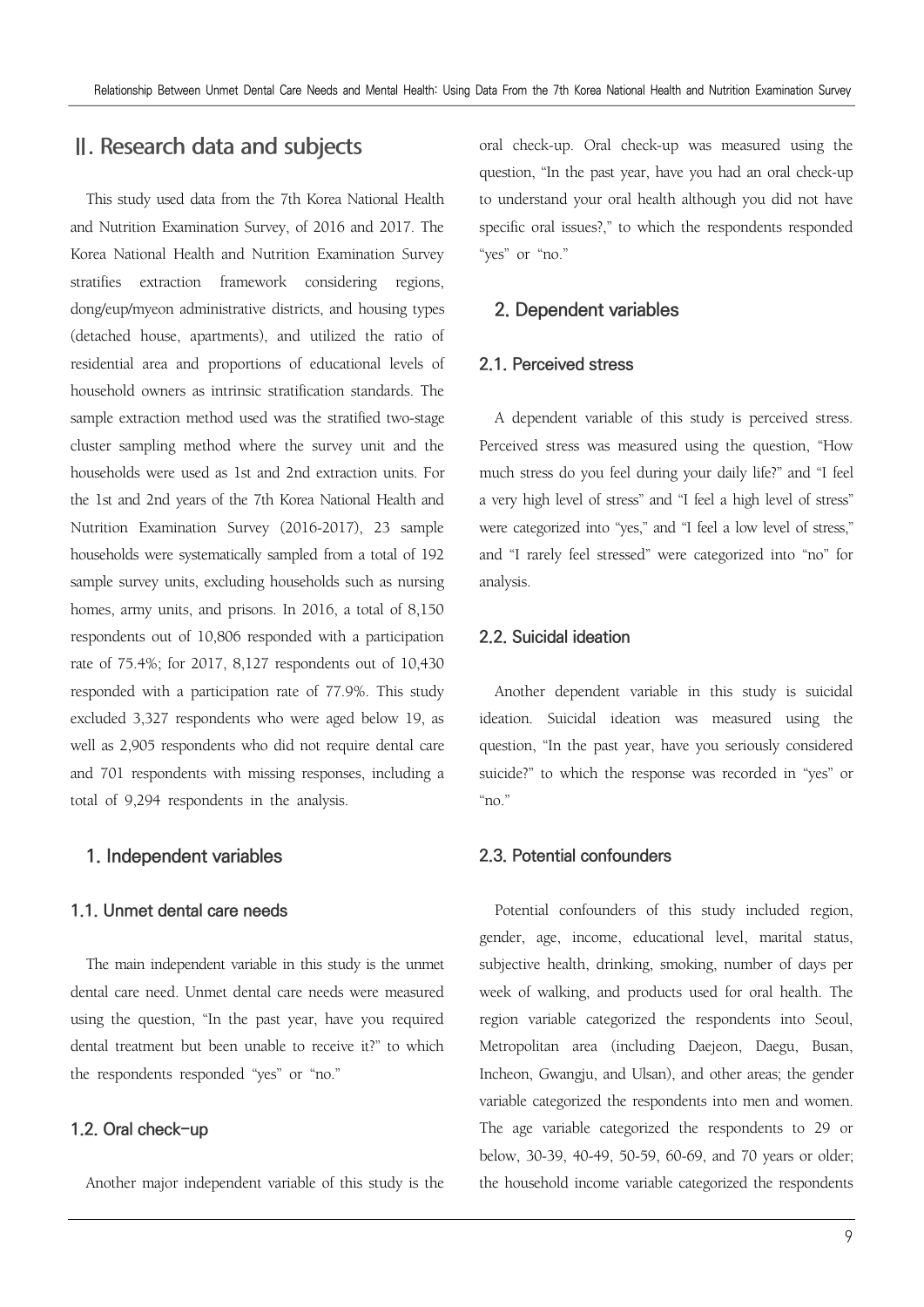into low, medium-low, medium-high, and high as proposed in the Korea National Health and Nutrition Examination Survey. Educational level was divided into elementary school or below, middle school, high school, and college or above. Marital status was classified into married or single (including divorced and bereaved), and subjective health was classified into good, average, and bad. Drinking variable classified the respondents to drinkers and non-drinkers, and smoking variable categorized the respondents into daily smokers, rare smokers, past smokers, and non-smokers. The number of days per week of walking classified the respondents to none, 1-2 days, 3-4 days, 5-6 days, and daily; as for the number of products used for oral health, the respondents were asked to answer the question, "Are there any other products outside of toothpaste and toothbrush for oral health?" by responding yes/no to products such as dental floss, interdental toothbrush, tooth brushing solution, electric toothbrush, waterpic/tongue cleaner/denture care products, after which the responses were categorized into 0 products, 1-2 products, and 3 or more products.

#### **3. Analysis methodology**

To understand the relationship between unmet dental care needs and mental health, this study conducted a chi-square test  $(x2)$  and multiple logistic regression analysis of the survey to analyze whether general characteristics, health status, and health risk behavior had a relationship with perceived health and suicidal ideation. Logistic regression analysis is a statistical technique for estimating the relationship between the dependent variable and the independent variable having only two values using a logistic function. It is not a direct prediction of an event that will occur, but rather a prediction of the probability that an event will occur. Table 2 shows the relationship between the absence of dental treatment and mental health, and Table 3 shows unmet caused by reasons such as (1) time, (2) economic reasons, and (3) transportation inconvenience

among the reasons for not receiving dental treatment. This table shows the relationship between dental care needs and mental health. The organization and statistical analyses of collected data were done using SAS ver. 9.4 (SAS Institute Inc., Cary, NC, USA), and the significance level  $(a)$  of all analyses were set at 0.05 or below.

This terminology draws on a common specification of the Logistic regression analysis,

 $Y_{it} = \beta_0 + \beta_1 \times U$ nmet dental care needs<sub>i</sub>+ $\beta_2 \times X_i + e_i$ 

where  $Y_i$  is the dependent variable (i.e. Mental health) for unit i.

| $Y_i$ is the dependent variables                     |
|------------------------------------------------------|
| $\beta_0$ is the intercept                           |
| Unmet dental care needsi is the interesting variable |
| X <sub>i</sub> is the covariates                     |
| e <sub>i</sub> is the error term                     |

### Ⅲ. Research results

### **1. General characteristics of research subjects**

Table 1 shows the general characteristics of the research subjects according to their perceived stress and suicidal ideation, utilizing the data from 9,294 respondents of the 2016-2017 basic survey, and 2,591 people (28.9%) felt a lot of stress, of which 1,054 (35.7%) answered "yes" to non-use of dental treatment (p<0.001). In addition, it was significantly related to gender, age, education, marital status, subjective health status, drinking experience, smoking status, and the number of walking days for a week(p≤0.001).

Furthermore, 241 (2.5%) had suicidal ideation, of which 120 (3.8%) responded "yes" to non-use of dental treatment and 121 (1.8%) responded "no." In addition, 170 people (3.0%) did not receive an oral check-up, and 71 people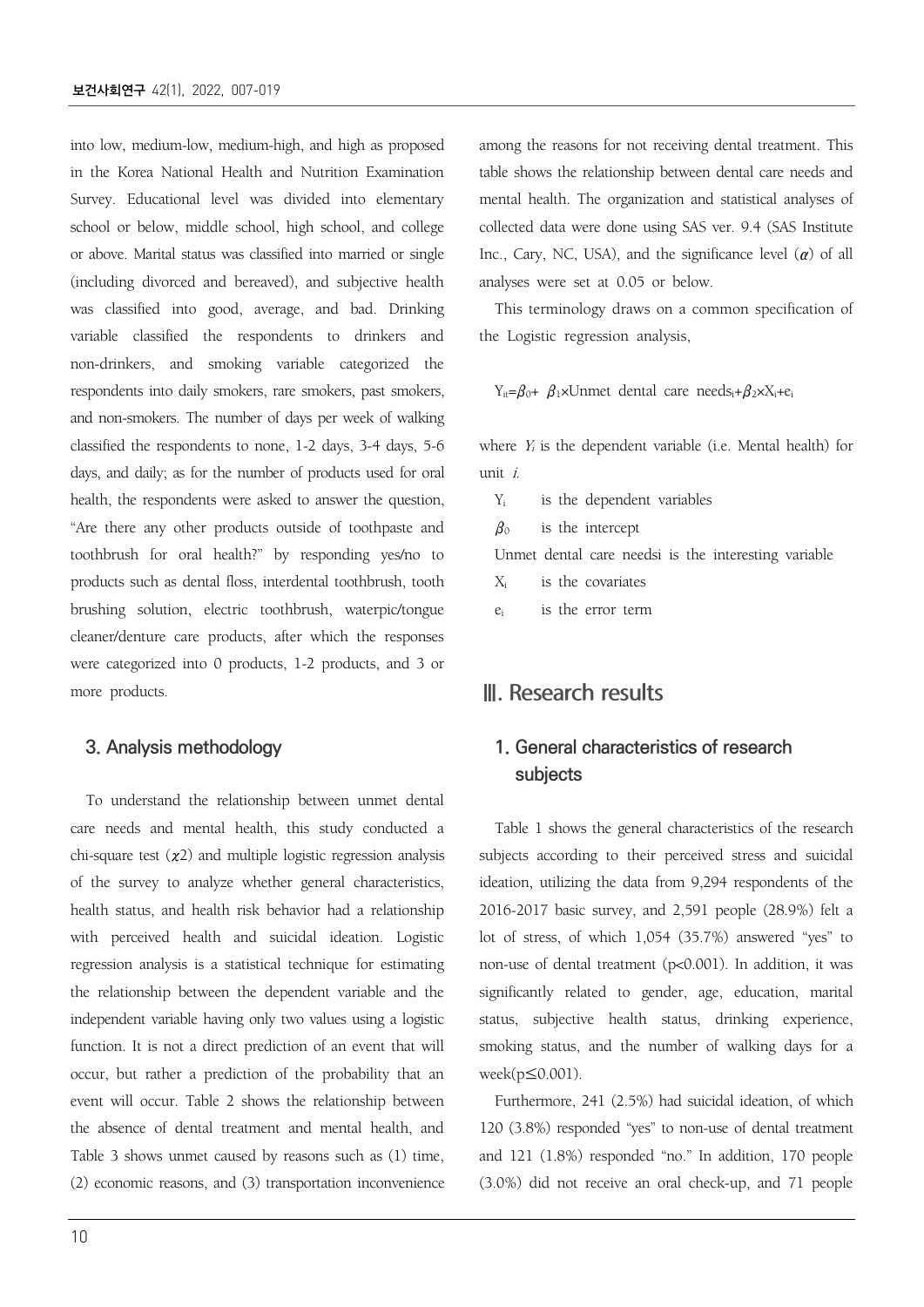(1.7%) received them (p<0.001). In addition, it was significantly related to age, income, education, subjective health status, smoking status, and the number of walking days for a week(p≤0.001).

3.2 Relationship between non-use of dental treatment and mental health (perceived stress, suicidal ideation)

Table 2 shows the relationship between perceived stress, suicidal ideation and non-use of dental treatment. Respondents who responded "yes" to presence of non-use of dental treatment had 1.46 times higher perceived stress (OR[Odds Ratio]: 1.46, CI[Confidence Interval]): 1.290-1.657, p<0.001) compared to those who responded "no." Furthermore, women had 1.40 times higher perceived stress (OR: 1.40, CI: 1.207-1.621, p<0.001) compared to men.

Those who responded "yes" to non-use of dental treatment had 1.55 times higher risk of suicidal ideation (OR: 1.55, CI: 1.081-2.207, p<0.05) compared to those who responded "no," and women had 1.80 times higher risk of suicidal ideation (OR: 1.80, CI: 1.116-2.896, p<0.05) compared to men.

3.3 Relationship between unmet dental care needs and mental health (perceived stress, suicidal ideation)

Table 3 shows the relationship between perceived stress, suicidal ideation and unmet dental care needs. Respondents who responded "yes" to the presence of unmet dental care needs were 1.56 times statistically significantly higher perceived stress (OR: 1.56, CI: 1.282-1.893, p<0.001) compared to those who responded "no." Furthermore, women had 1.33 times higher perceived stress (OR: 1.33, CI: 1.025-1.721, p<0.05) compared to men.

Those responding "yes" to unmet dental care needs had 2.11 times higher risk of suicidal ideation (OR: 2.11, CI: 1.296-3.431, p<0.01) compared to those responding "no," and those who responded that they had poor subjective health had 3.74 times higher risk of suicidal ideation (OR: 3.74, CI: 1.571-8.882, p<0.01) compared to those who responded that they had good subjective health.

### Ⅳ. Discussion

This study utilized the data from the 7th Korea National Health and Nutrition Examination Survey (data from 2016-2017), representative statistical data on the health and nutritional status of Korean citizens, to understand the relationship between unmet dental care needs and mental health, specifically perceived stress and suicidal ideation.

Among the responses from the 7th Korea National Health and Nutrition Examination Survey for 8 reasons for non-use of dental treatment, reasons such as time, money, and poor transit were defined as unmet dental care needs. This study analyzed the relationship between unmet dental care needs and mental health and found that individuals with unmet dental care needs had higher levels of perceived stress and higher risk of suicidal ideation.

This study indicated that 28.9% of individuals felt a high level of perceived stress. An existing study that relied on the 2014-2015 Korea National Health and Nutrition Examination Survey showed that this ratio was 31% in 2015 (Bae, 2017). While there has been a numerical decline, it is difficult to conclude that stress levels have decreased as approximately 3 in 10 Korean people still feel stressed. The causes of stress perception include personality, neurosis (Huang et al., 2015), and physical problems (Abdulghani et al., 2011). A study by Rong et al. (Rong et al.,2019) reported that factors that influenced work stress included marital status, real monthly income, educational level, work experience, and average working hours. Furthermore, 2.5% of all respondents had suicidal ideation; this is a significant decline from the 14.1% from Kim et al. (Kim et al., 2014), which utilized the year 3 data (2012) of the 5th Korea National Health and Nutrition Examination Survey. However, the actual suicide rates in Korea still remain the highest among the OECD member states, which indicates the continued gravity of the problem (Welfare MoHa, 2019). Factors influencing suicidal ideation have been reported to include depression, alcohol and drug abuse, schizophrenia, unemployment, frequent address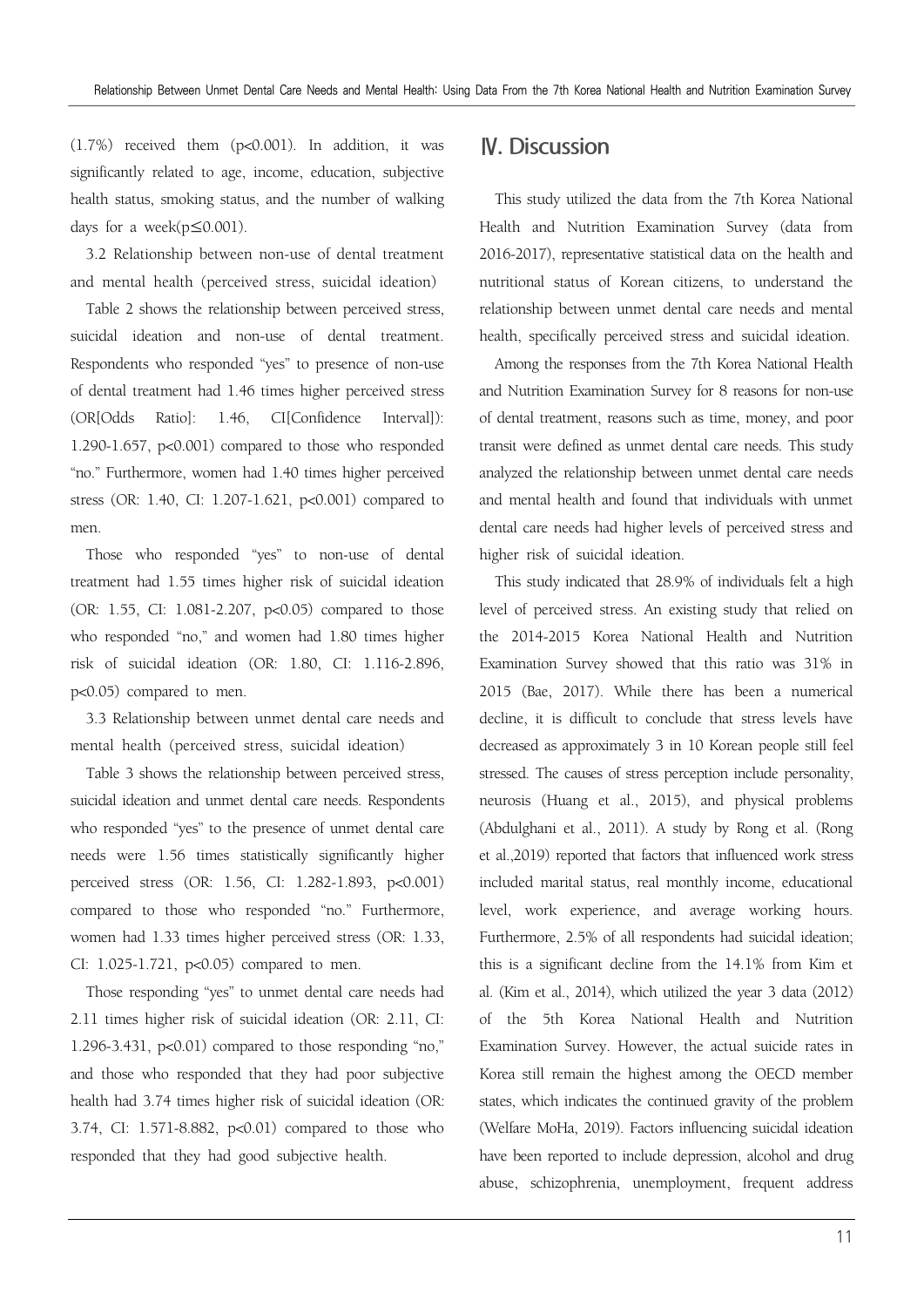changes, hostility, and living alone (Gill et al., 2018). A number of existing studies have suggested various causes influencing stress and suicidal ideation; however, there have been very few studies that covered the influence of oral cavity. The oral cavity is an organ that plays an integral role in human lives, including nutrient intake. Oral health affects quality of life (Butten et al., 2019), and when oral diseases occur, unbearable pain may result, sometimes even leading to tooth extraction. Extracting multiple teeth reduces the range of consumable foods, reducing the quality of meals; if this subsequently develops into inability in proper nutrient intake, this may result in problems with systematic body health (Yang & Jang, 2020). Therefore, to search for methods to reduce the level of stress and suicidal ideation in Korea, this study aimed to identify their relationship with unmet dental care needs.

This study analyzed the relationship between mental health and unmet dental care needs, and found that those with unmet dental care needs had 1.56 times higher perceived stress and 2.11 times higher risk of suicidal ideation compared to those without unmet dental care needs. Butten et al. (Butten et al., 2019) found that oral health influenced stress, and Choi (Choi, 2014) reported a relationship between oral health and mental health( $\beta$ =0.278, p<0.01). The occurrence of unmet dental care needs signifies the potential for oral disease to be neglected or grow in severity, leading to associated pains. Pain in the oral cavity may lead to difficulties with food consumption, reduced enjoyment of eating (Yang & Jang, 2020), and difficulties with daily life activities (Souza & Martins, 2016). Furthermore, it may lead to lower confidence in interpersonal relationships, given facial changes and pronunciation disorders (Yang & Jang, 2020). These problems lead to higher perceived stress, which is an emotional pain that induces mental disorders such as depression and anxiety (Colman et al., 2014) with close ties to suicidal ideation (Zhang et al., 2018), indicating that it may even relationship suicidal ideation.

To reduce perceived stress and suicidal ideation in Korea,

it is necessary to reduce unmet dental care needs. The unmet dental care needs in this study was found to be 31.4%. This shows an increase over Moon et al. (Moon & Song, 2016), which studied factors influencing unmet dental care needs using the 6th Korea National Health and Nutrition Examination Survey data and put the ratio at 27.4%. Existing studies in Korea have indicated that reasons for unmet dental care needs were "financial burden," "lack of time," and "because I feel that these issues are less important than others (Lee & Jin, 2015; Moon & Song, 2016)." Gupta et al. (Gupta et al., 2011) utilized 2011-2016 NHANES data from the US and found that women with lower educational levels and lack of insurance were more likely to not receive required dental care. As dental care in Korea includes many elements that are uninsured, the rate of non-covered individual payments is at 88%, leading to higher burden of medical fees (Kim et al., 2015). Lower-income classes who found it more difficult to bear the medical fees were reported to have poorer oral health (Singh et al., 2018). The continued existence of unmet dental care needs can lead to higher perceived stress.(Butten et al., 2019).

To reduce unmet dental care needs, it is important to increase dental healthcare insurance benefits to reduce the economic burden at the national level, and engage in education and promotion to habituate preventive care and treatment, which are less burdensome. Another approach to raise the accessibility of dental care services would be to have the dental specialists visit those who have difficulty in movement or have no time for dental services to deliver visiting dental care. At the same time, it is necessary to emphasize the importance of oral cavity and lead people to prioritize oral health improvements through oral health education. Furthermore, it is necessary to implement policy measures by increasing education to prevent oral diseases, leading to lower levels of concerns and burdens for oral health, and engage with dental treatment with a comfortable mindset.

A limitation of this study is that it is a cross-sectional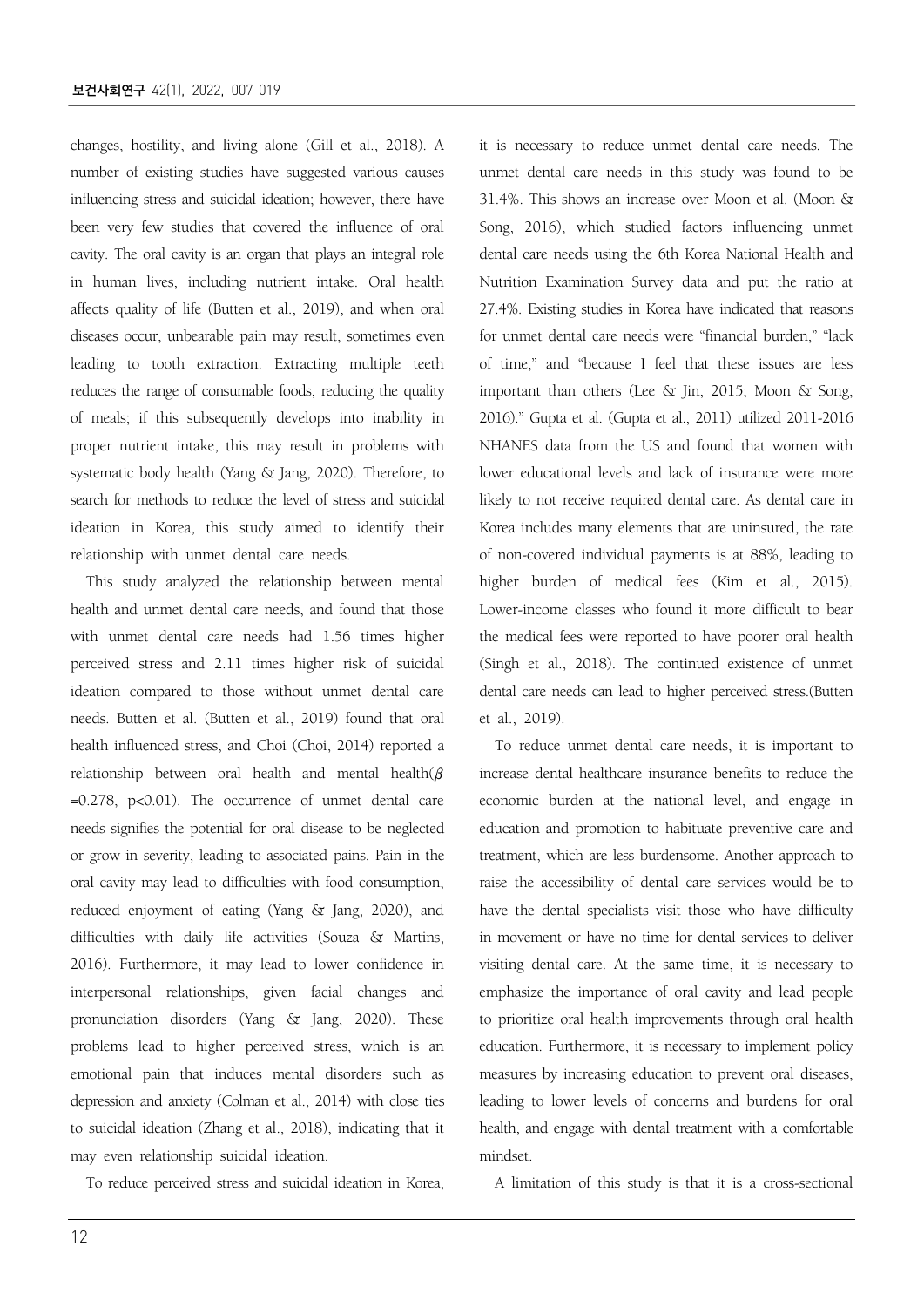study that utilized only the data from the 7th Korea National Health and Nutrition Examination Survey. Therefore, it is difficult to accurately identify the causal relationship between unmet dental care needs and mental health. Moreover, as the analysis was conducted with a self-reported questionnaire, it is difficult to objectively determine elements relating to independent variables such as differences in the understanding of the independent variable of unmet dental care needs; furthermore, as it involved secondary data analysis, this study was unable to include adjusting variables other than which were presented in the raw data. Nevertheless, this study has utilized samples from the Korea National Health and Nutrition Examination Survey, a large-scale dataset which represents the health and nutritional status of Korean people, making it generalizable for Korean adults. This study is significant as it was the first study using Korea National Health and Nutrition Examination Survey data to analyze the relationship between unmet dental care needs and mental

health and provided basic data.

Those subject to unmet dental care needs had higher levels of stress perception and suicidal thoughts than those who did not, showing a close relationship between unmet dental care needs and mental health. There is a need for policy measures that can positively affect not only oral health but also mental health by reducing unmet dental care needs, and more detailed studies on various causes and mental health problems of unmet dental care needs to be conducted in the future.

김지량은 단국대학교 치위생학과에서 학사학위를 받았으며 현재 단 국대학교 보건학과 석사과정 중이다.

(E-mail: 201002698@hanmail.net)

김재현은 연세대학교에서 보건학 박사학위를 받았으며 현재 단국대 학교 공공·보건과학대학 보건행정학과에서 조교수로 재직 중이다. 주요 관심분야는 건강보험, 경제성 평가, 건강의 형평성 등이다. (E-mail: jaehyun@dankook.ac.kr)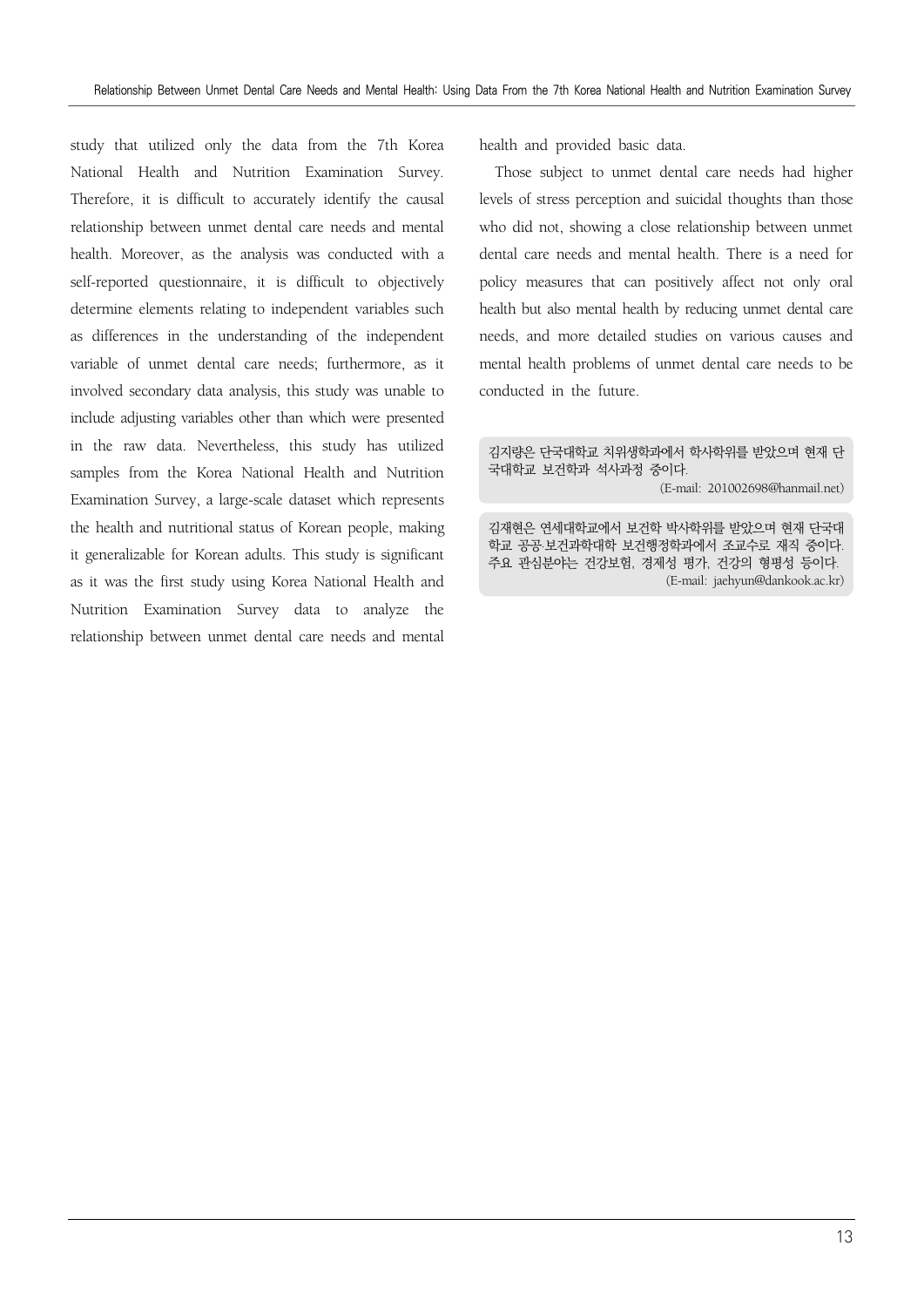### **Reference**

- Abdulghani, H. M., AlKanhal, A. A., Mahmoud, E. S., Ponnamperuma, G. G., Alfaris, E. A. (2011). Stress and its effects on medical students: a cross-sectional study at a college of medicine in Saudi Arabia. *Journal of Health Population and Nutrition, 29*(5), pp.516-522. doi: 10.3329/jhpn.v29i5.8906. PubMed PMID: 22106758; PubMed Central PMCID: PMCPMC3225114.
- Bae, Y. J. (2017). Nutrient and Food Intakes of Korean Female Adults depending on Perceived Stress - Based on the 2014~2015 Korea National Health and Nutrition Examination Survey. *The Korean Journal of Food and Nutrition, 30*(4), pp.759-770.
- Butten, K., Johnson, N. W., Hall, K. K., Toombs, M., King, N., O'Grady, K. F. (2019). Impact of oral health on Australian urban Aboriginal and Torres Strait Islander families: a qualitative study. *Int J Equity Health, 18*(1), p.34. doi: 10.1186/s12939-019-0937-y. PubMed PMID: 30777079; PubMed Central PMCID: PMCPMC6378750.
- Choi, J. S. (2014). The relationship between stress perception and oral health status. *Journal of Korean Society of Dental Hygiene, 14*(4), pp.555-561.
- Colman, I., Jones, P. B., Kuh, D., Weeks, M., Naicker, K., Richard s, M., Croudace, T. J. (2014). Early development, stress and depression across the life course: pathways to depressi on in a national British birth cohort. *Psychol Med, 44*(13), pp.2845-2854. doi: 10.1017/S0033291714000385. PubMe d PMID: 25066933.
- Eurostat. (2019). *Unmet health care needs statistics*.
- Friedlander, A. H., Rosenbluth S. C., Rubin, R. T. (2012). The adult suicide-prone patient: a review of the medical literature and implications for oral and maxillofacial surgeons. *J Oral Maxillofac Surg, 70*(5), pp.1253-1260. doi: 10.1016/j.joms.2011.02.024. PubMed PMID: 21741743.
- Gill, S. K., Munoz, R. F., Leykin, Y. (2018). The Influence of Perceived Stress and Depression on Suicide-Related Beliefs in Caucasian and Indian Adults. *Crisis, 39*(2), pp.127-136. doi: 10.1027/0227-5910/a000492. PubMed PMID: 29216756.
- Gupta, A., Feldman, S., Perkins, R. B., Stokes, A., Sankar, V.,

Villa, A. (2011). Predictors of dental care use, unmet dental care need, and barriers to unmet need among women: results from NHANES, 2011 to 2016. *Journal of Public Health Dentistry, 79*(4), pp.324-333.

- Huang, L., Zhou, D., Yao, Y., Lan, Y. (2015). Relationship of personality with job burnout and psychological stress risk in clinicians. *Zhonghua Lao Dong Wei Sheng Zhi Ye Bing Za Zhi, 33*(2), pp.84-87. PubMed PMID: 25916352.
- Kim, D. H. & Kim, H. M. (2019). Factors Associated with Unmet Dental Needs among Single-Person Households in Korea. *Journal of Dental Hygiene Science, 19*(1), pp.48-59.
- Kim, J. E., Lee, S. T., Kim, Y. E., Bae, S. H., Shin, H. J., Jo, J. E., Kim, S. H. (2018). Influence of stress on the oral health and quality of life of university students. *Journal of Korean Society of Dental Hygiene, 18*(5), pp.797-806.
- Kim, J. W. (2018). Determinants of Suicidal Ideation of Young Koreans: Focused on Different Patterns across Gender and Living Areas. *Region and World, 42*(2), pp.93-126.
- Kim, S. Y., Jung, M. Y., Kim, K. N. (2014). Factors associated with Suicidal Ideation by Age Group among Korean Adults Using the Fifth Korea National Health and Nutrition Examination Survey (KNHANES V, 2012). *Korean Journal of Health Education Promotion, 31*(2), pp.1-14.
- Kim, Y. G., Kim, E. J., Nho, S. H., Baek, E. J., Shin, M. S., Hwang, S. J. (2015). Some Adults' Opinions about Private Dental Insurance and National Dental Insurance according to Stress of Dental Treatment Cost. *Journal of Dental Hygiene of Science, 15*(6), pp.703-771.
- KKSI. (2019). *National Health Nutrition Survey: Stress Recognition Rate Trend*.
- Lee, H. K., Kim, M. S., Choi, S. S., Choi, M. K. (2014). Eco-Systematic Analysis on the Factors Related to the Korean Elderly Suicide Ideation. *Health and Social Welfare Review, 34*(3), pp.430-451.
- Lee, K. H. (2019). Relationship between oral health factors and suicidal ideation in Korean adolescents: The 13th Korea Youth Risk Behavior Survey, 2017. *Journal of Korean Society of Dental Hygiene, 19*(5), pp.777-789.
- Lee, M. K. & Jin, H. J. (2015). The prevalence and association factors of unmet dental care needs in Korean adults: The 5th Korea national health and nutritional examination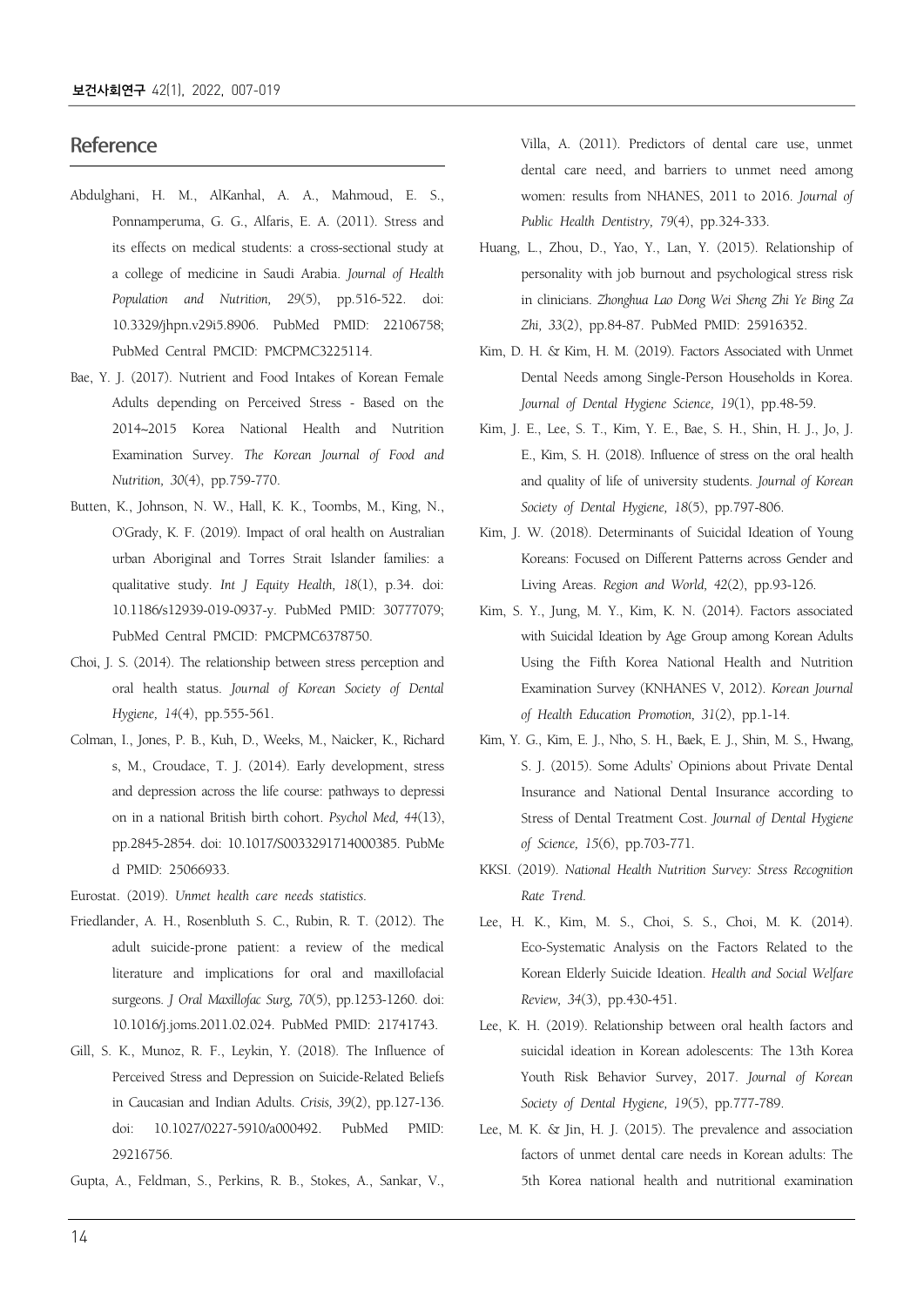survey. *Journal of Dental Hygiene Science, 15*(5), pp.787-795.

- Mao, W., Chen, Y., Wu, B., Ge, S., Yang, W., Chi, I., Dong, X. (2019). Perceived Stress, Social Support, and Dry Mouth Among US Older Chinese Adults. *J Am Geriatr Soc, 67*(S3), S551-S6. doi: 10.1111/jgs.15890. PubMed PMID: 31403193.
- Moon, S. E. & Song, A. H. (2016). Factors affecting unmet dental care needs of Korean: The 6th Korean national health and nutritional examination survey. *Journal of Korean Society of Dental Hygiene, 16*(5), pp.767-774.
- Rong, Y., Guo, K. R., Yin, H. F., Wu, Y. F., Li, S., Sun, D. Y. (2019). Evaluating the level of occupational stress and its influence factors among traffic police in a district in Shang hai. *Zhonghua Lao Dong Wei Sheng Zhi Ye Bing Za Zhi, 37*(5), pp.352-356. doi: 10.3760/cma.j.issn.1001-9391.20 19.05.007. PubMed PMID: 31177713.
- Singh, A., Harford, J., Antunes, J. L. F., Peres, M. A. (2018). Area-level income inequality and oral health among Australian adults-A population-based multilevel study. *Plos One, 13*(1), e0191438.
- Souza, J. G. & Martins, A. M. (2016). Dental pain and associated factors in Brazilian preschoolers. *Rev Paul Pediatr, 34*(3), pp.336-342. doi: 10.1016/j.rpped.2015.12.007. PubMed PMID: 26965074; PubMed Central PMCID: PMCPMC 5178120.
- Vasiliou, A., Shankardass, K., Nisenbaum, R., Quinonez, C. (2016). *Current stress and poor oral health. BMC Oral Health, 16*(1), pp.88. doi: 10.1186/s12903-016-0284-y. PubMed PMID: 27590184; PubMed Central PMCID: PMCPMC5010733.
- Welfare MoHa. (2019). *OECD Health Statistics (Summary) booklet*.
- Yang, K. Y. & Jang, J. E. (2020). Effects of oral health-related self-efficacy on oral health-related quality of life in male high school students. *Journal of Korean Academy of Oral Health, 44*(1), pp.48-54.
- Yoo, S. H., Park, I. S., Kim, Y. M. (2017). A Decision-Tree Analysis of Influential Factors and Reasons for Unmet Dental Care in Korean Adults. *Health and Social Welfare Review, 37*(4), pp.294-335.
- Yoon, H. S., Park, J. Y., Lim, Y. O. (2010). Suicidal Impulse caused by Stress in Korea: Focusing on mediational effects of Existent spirituality, Family Support, and Depression. *Korean Journal of Social Welfare Studies, 41*(4), pp.81-105.
- Zhang, Y., Zhang, O. R., Li, R., Flores, A., Selek, S., Zhang, X. Y., Xu, H. (2018). Psychiatric stressor recognition from clinical notes to reveal association with suicide. *Health Informatics Journal, 25*(4), pp.1846-1862. doi: 10.1177/ 1460458218796598. PubMed PMID: 30328378.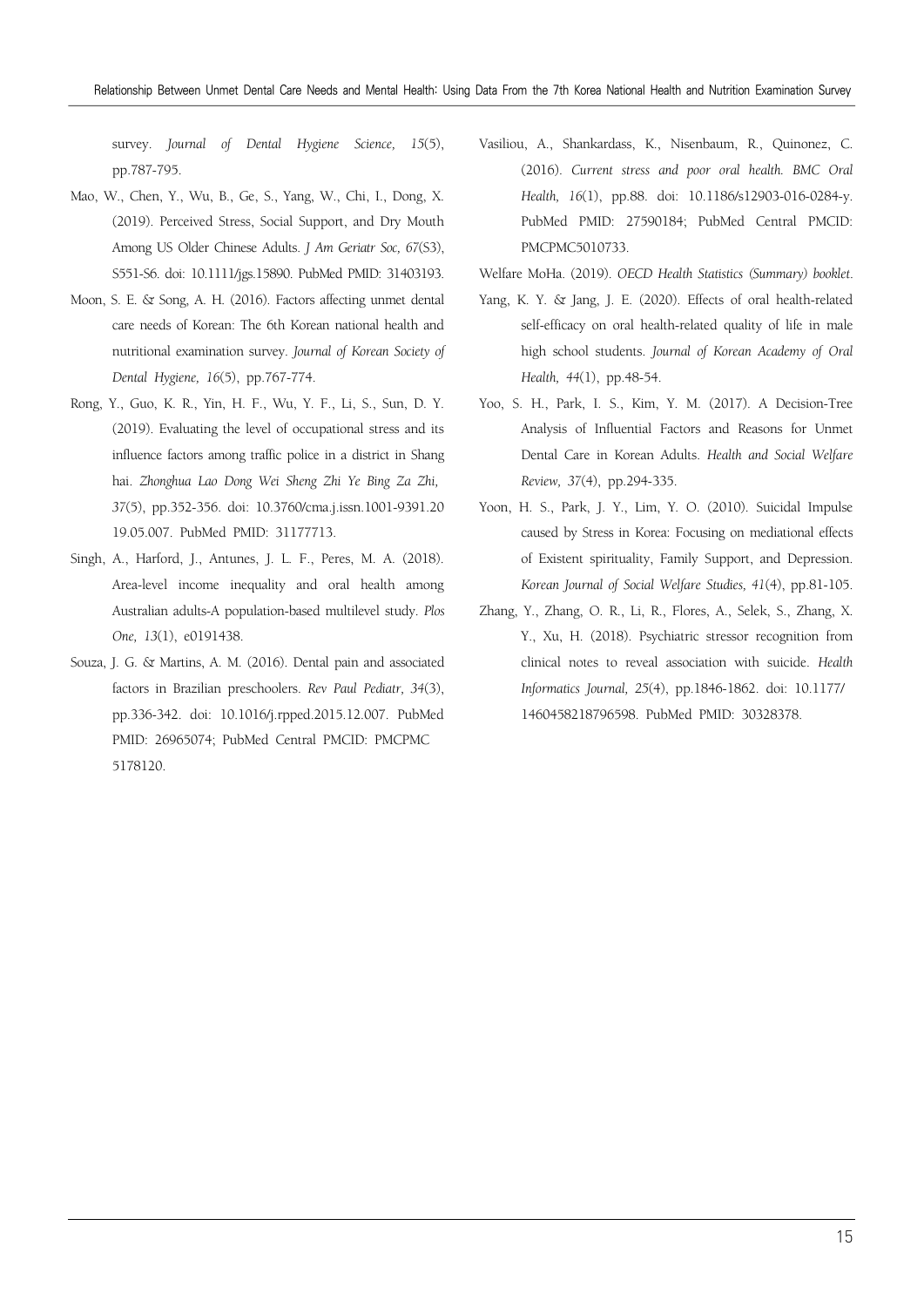|  | Table 1. General characteristics of the subjects |  |  |
|--|--------------------------------------------------|--|--|
|  |                                                  |  |  |

|                                                    |       |       |      |             | Perceived stress |      |            |      |      |         | Suicidal ideation |     |     |           |      |      |         |
|----------------------------------------------------|-------|-------|------|-------------|------------------|------|------------|------|------|---------|-------------------|-----|-----|-----------|------|------|---------|
|                                                    | Total |       |      | Felt less   |                  |      | Felt more  |      |      |         | Yes               |     |     | No        |      |      |         |
|                                                    | N     | %     | %    | N           | %                | %    | N          | %    | %*   | P-value | N                 | %   | %*  | N         | %    | %*   | P-value |
| Presence of unmet dental care needs                |       |       |      |             |                  |      |            |      |      | < .0001 |                   |     |     |           |      |      | < 0.001 |
| Yes                                                | 3,022 | 32.5  | 31.4 | 1,968       | 65.1             | 64.3 | 1,054      | 34.9 | 35.7 |         | 120               | 4.0 | 3.8 | 2,902     | 96.0 | 96.2 |         |
| No                                                 | 6,272 | 67.5  | 68.6 | 4,735       | 75.5             | 74.3 | 1,537      | 24.5 | 25.7 |         | 121               | 1.9 | 1.8 | 6,151     | 98.1 | 98.2 |         |
| Oral checkup                                       |       |       |      |             |                  |      |            |      |      | 0.389   |                   |     |     |           |      |      | 0.000   |
| No                                                 | 5,406 | 58.2  | 57.3 | 3,881       | 71.8             | 70.7 | 1,525      | 28.2 | 29.3 |         | 170               | 3.1 | 3.0 | 5,236     | 96.9 | 97.0 |         |
| Yes                                                | 3,888 | 41.8  | 42.7 | 2,822       | 72.6             | 71.7 | 1,066      | 27.4 | 28.3 |         | 71                | 1.8 | 1.7 | 3,817     | 98.2 | 98.3 |         |
| Products used for oral health (number of products) |       |       |      |             |                  |      |            |      |      | 0.138   |                   |     |     |           |      |      | 0.138   |
| 0                                                  | 4,253 | 45.8  | 44.1 | 3,107       | 73.1             | 72.3 | 1,146      | 27.0 | 27.7 |         | 132               | 3.1 | 2.9 | 4,121     | 96.9 | 97.1 |         |
| $1-2$                                              | 4,632 | 49.8  | 51.2 | 3,306       | 71.4             | 70.2 | 1,326      | 28.6 | 29.8 |         | 103               | 2.2 | 2.2 | 4,529     | 97.8 | 97.8 |         |
| 3 or more                                          | 409   | 4.4   | 4.7  | 290         | 70.9             | 69.4 | 119        | 29.1 | 30.6 |         | 6                 | 1.5 | 1.5 | 403       | 98.5 | 98.5 |         |
| Region                                             |       |       |      |             |                  |      |            |      |      | 0.729   |                   |     |     |           |      |      | 0.746   |
| Seoul                                              | 1,814 | 19.5  | 19.8 | 1,303       | 71.8             | 70.6 | 511        | 28.2 | 29.4 |         | 38                | 2.1 | 2.1 | 1,776     | 97.9 | 97.9 |         |
| Metropolitan area                                  | 2,412 | 26.0  | 27.6 | 1,738       | 72.1             | 70.8 | 674        | 27.9 | 29.2 |         | 62                | 2.6 | 2.6 | 2,350     | 97.4 | 97.4 |         |
| Other                                              | 5,068 | 54.5  | 52.6 | 3,662       | 72.3             | 71.5 | 1,406      | 27.7 | 28.5 |         | 141               | 2.8 | 2.6 | 4,927     | 97.2 | 97.4 |         |
| Gender                                             |       |       |      |             |                  |      |            |      |      | 0.001   |                   |     |     |           |      |      | 0.074   |
| Male                                               | 3,989 | 42.9  | 48.7 | 2,975       | 74.6             | 72.9 | 1,014      | 25.4 | 27.1 |         | 98                | 2.5 | 2.1 | 3,891     | 97.5 | 97.9 |         |
| Female                                             | 5,305 | 57.1  | 51.3 | 3,728       | 70.3             | 69.4 | 1,577      | 29.7 | 30.6 |         | 143               | 2.7 | 2.8 | 5,162     | 97.3 | 97.2 |         |
| Age                                                |       |       |      |             |                  |      |            |      |      | < .0001 |                   |     |     |           |      |      | < .0001 |
| 29 or less                                         | 1,013 | 10.9  | 16.7 | 627         | 61.9             | 64.0 | 386        | 38.1 | 36.0 |         | 26                | 2.6 | 2.6 | 987       | 97.4 | 97.4 |         |
| 30-39                                              | 1,433 | 15.4  | 17.3 | 905         | 63.2             | 62.9 | 528        | 36.9 | 37.1 |         | 26                | 1.8 | 2.1 | 1,407     | 98.2 | 97.9 |         |
| 40-49                                              | 1,753 | 18.9  | 20.9 | 1,240       | 70.7             | 71.4 | 513        | 29.3 | 28.6 |         | 20                | 1.1 | 1.1 | 1,733     | 98.9 | 98.9 |         |
| 50-59                                              | 1,871 | 20.1  | 21.4 | 1,383       | 73.9             | 73.7 | 488        | 26.1 | 26.3 |         | 48                | 2.6 | 2.3 | 1,823     | 97.4 | 97.7 |         |
| 60-69                                              | 1,653 | 17.8  | 13.2 | 1,304       | 78.9             | 79.5 | 349        | 21.1 | 20.5 |         | 55                | 3.3 | 3.5 | 1,598     | 96.7 | 96.5 |         |
| 70 or more                                         | 1,571 | 16.9  | 10.6 | 1,244       | 79.2             | 79.6 | 327        | 20.8 | 20.4 |         | 66                | 4.2 | 4.4 | 1,505     | 95.8 | 95.6 |         |
| Income                                             |       |       |      |             |                  |      |            |      |      | 0.728   |                   |     |     |           |      |      | < .0001 |
| Low                                                | 1,816 | 19.5  | 15.8 | 1,312       | 72.3             | 71.7 | 504        | 27.8 | 28.3 |         | 111               | 6.1 | 6.5 | 1,705     | 93.9 | 93.5 |         |
| Medium-Low                                         | 2,222 | 23.9  | 22.8 | 1,599       | 72.0             | 71.2 | 623        | 28.0 | 28.8 |         | 64                | 2.9 | 2.6 | 2,158     | 97.1 | 97.4 |         |
| Medium-High                                        | 2,506 | 27.0  | 29.0 | 1,797       | 71.7             | 70.2 | 709        | 28.3 | 29.8 |         | 34                | 1.4 | 1.4 | 2,472     | 98.6 | 98.6 |         |
| High                                               | 2,750 | 29.6  | 32.4 | 1,995       | 72.6             | 71.6 | 755        | 27.5 | 28.4 |         | 32                | 1.2 | 1.3 | 2,718     | 98.8 | 98.7 |         |
| Education                                          |       |       |      |             |                  |      |            |      |      | 0.001   |                   |     |     |           |      |      | < .0001 |
| Elementary school or below                         | 1,956 | 21.1  | 14.7 | 1,433       | 73.3             | 72.8 | 523        | 26.7 | 27.2 |         | 91                | 4.7 | 5.0 | 1,865     | 95.4 | 95.0 |         |
| Middle school graduate                             | 959   | 10.3  | 9.1  | 729         | 76.0             | 74.6 | 230        | 24.0 | 25.4 |         | 35                | 3.7 | 3.7 | 924       | 96.4 | 96.3 |         |
| High school graduate                               | 2,906 | 31.3  | 34.4 | 2,095       | 72.1             | 72.4 | 811        | 27.9 | 27.6 |         | 78                | 2.7 | 2.7 | 2,828     | 97.3 | 97.3 |         |
| College or higher                                  | 3,473 | 37.4  | 41.8 | 2,446       | 70.4             | 68.7 | 1,027      | 29.6 | 31.3 |         | 37                | 1.1 | 1.1 | 3,436     | 98.9 | 98.9 |         |
| Marital status                                     |       |       |      |             |                  |      |            |      |      | < .0001 |                   |     |     |           |      |      | 0.056   |
| Married                                            | 7,876 | 84.7  | 78.2 | 5,795       | 73.6             | 72.7 | 2,081      | 26.4 | 27.3 |         | 192               | 2.4 | 2.3 | 7,684     | 97.6 | 97.7 |         |
| Single                                             | 1,418 | 15.3  | 21.8 | 908         | 64.0             | 65.5 | 510        | 36.0 | 34.5 |         | 49                | 3.5 | 3.2 | 1,369     | 96.5 | 96.8 |         |
| Subjective health                                  |       |       |      |             |                  |      |            |      |      | <.0001  |                   |     |     |           |      |      | <.0001  |
| Good                                               | 2,542 | 27.4  | 28.8 | 2,122       | 83.5             | 82.5 | 420        | 16.5 | 17.5 |         | 30                | 1.2 | 1.2 | 2,512     | 98.8 | 98.8 |         |
| Average                                            | 4,833 | 52.0  | 52.7 | 3,499       | 72.4             | 70.9 | 1,334      | 27.6 | 29.1 |         | 93                | 1.9 | 1.9 | 4,740     | 98.1 | 98.1 |         |
| Bad                                                | 1,919 | 20.7  | 18.5 | 1,082       | 56.4             | 54.0 | 837        | 43.6 | 46.0 |         | 118               | 6.2 | 5.9 | 1,801     | 93.9 | 94.1 |         |
| Drinking experience                                |       |       |      |             |                  |      |            |      |      | 0.000   |                   |     |     |           |      |      | 0.130   |
| None                                               | 1,096 | 11.8  | 9.5  | 841         | 76.7             | 76.5 | 255        | 23.3 | 23.5 |         | 41                | 3.7 |     | 3.4 1,055 | 96.3 | 96.6 |         |
| Yes                                                | 8,198 | 88.2  |      | 90.5 5,862  | 71.5             |      | 70.6 2,336 | 28.5 | 29.4 |         | 200               | 2.4 |     | 2.4 7,998 | 97.6 | 97.6 |         |
| Smoking                                            |       |       |      |             |                  |      |            |      |      | < .0001 |                   |     |     |           |      |      | 0.005   |
| Current smoker                                     | 1,642 | 17.7  |      | 21.3 1,059  | 64.5             | 64.8 | 583        | 35.5 | 35.2 |         | 61                | 3.7 | 3.6 | 1,581     | 96.3 | 96.4 |         |
| Past smoker                                        | 1,991 | 21.4  | 21.4 | 1,510       | 75.8             | 73.7 | 481        | 24.2 | 26.3 |         | 49                | 2.5 | 2.1 | 1,942     | 97.5 | 97.9 |         |
| Non-smoker                                         | 5,661 | 60.9  |      | 71.1 4,134  | 73.0             |      | 72.5 1,527 | 27.0 | 27.5 |         | 131               | 2.3 |     | 2.2 5,530 | 97.7 | 97.8 |         |
| Number of days per week of walking                 |       |       |      |             |                  |      |            |      |      | 0.000   |                   |     |     |           |      |      | < .0001 |
| None                                               | 1,758 | 18.9  | 17.0 | 1,190       | 67.7             | 67.3 | 568        | 32.3 | 32.7 |         | 76                | 4.3 | 4.1 | 1,682     | 95.7 | 95.9 |         |
| $1-2$                                              | 1,546 | 16.6  | 16.8 | 1,084       | 70.1             | 69.3 | 462        | 29.9 | 30.7 |         | 45                | 2.9 | 3.0 | 1,501     | 97.1 | 97.0 |         |
| $3-4$                                              | 1,885 | 20.3  | 20.6 | 1,408       | 74.7             | 74.0 | 477        | 25.3 | 26.0 |         | 32                | 1.7 | 1.8 | 1,853     | 98.3 | 98.2 |         |
| $5 - 6$                                            | 1,542 | 16.6  | 17.6 | 1,105       | 71.7             | 70.2 | 437        | 28.3 | 29.8 |         | 22                | 1.4 | 1.2 | 1,520     | 98.6 | 98.8 |         |
| Daily                                              | 2,563 | 27.6  | 28.0 | 1,916       | 74.8             | 73.0 | 647        | 25.2 | 27.0 |         | 66                | 2.6 | 2.4 | 2,497     | 97.4 | 97.6 |         |
| Total                                              | 9,294 | 100.0 |      | 100.0 6,703 | 72.1             |      | 71.1 2,591 | 27.9 | 28.9 |         | 241               | 2.6 |     | 2.5 9,053 | 97.4 | 97.5 |         |
|                                                    |       |       |      |             |                  |      |            |      |      |         |                   |     |     |           |      |      |         |

Note: \* Weighted %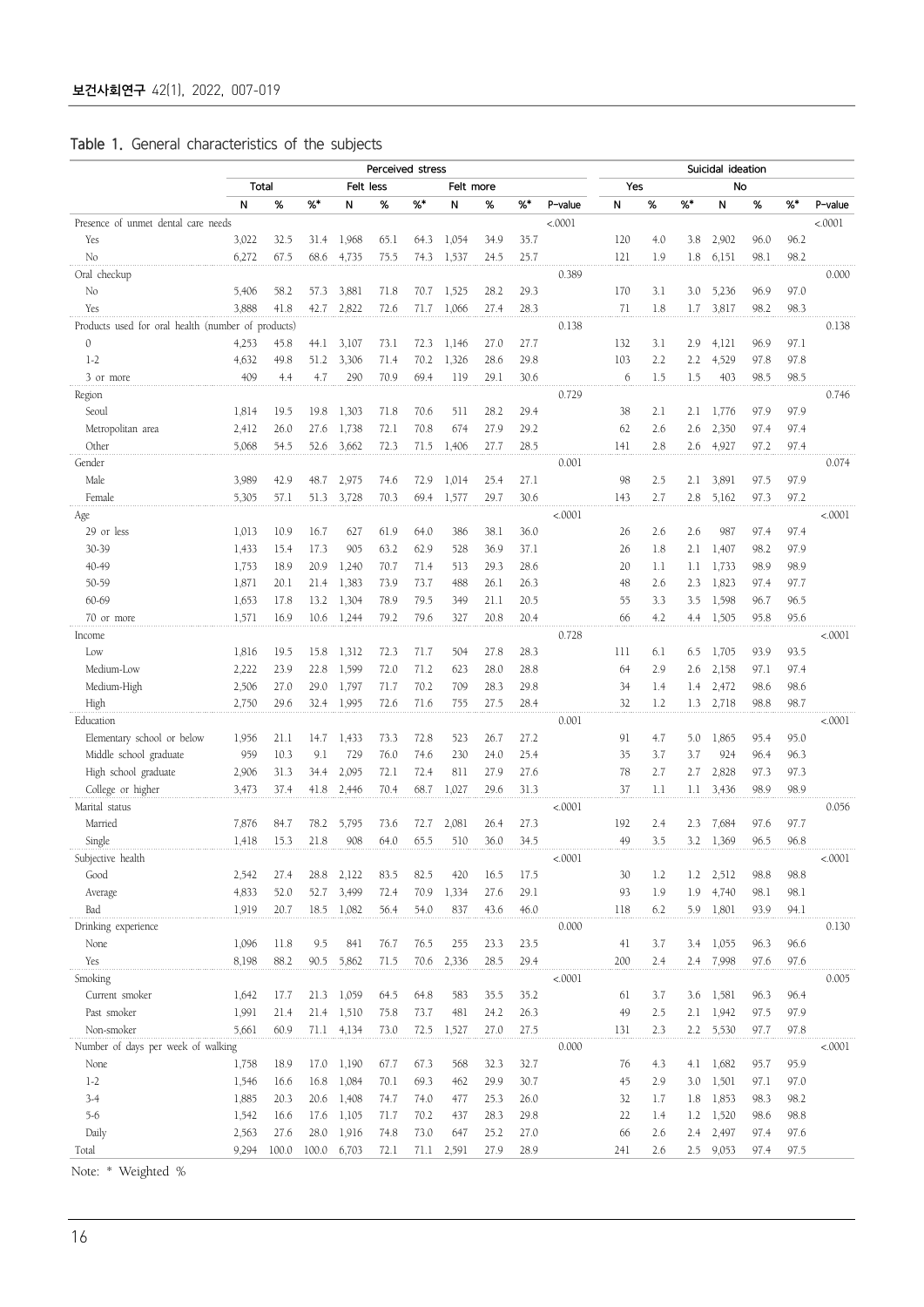|                                                    |                | Perceived stress |                |                  |                | Suicidal ideation |                |                |
|----------------------------------------------------|----------------|------------------|----------------|------------------|----------------|-------------------|----------------|----------------|
|                                                    | <b>OR</b>      | 95%CI            |                | P-value          | <b>OR</b>      | 95%CI             |                | P-value        |
| Non-use of dental treatment                        |                |                  |                |                  |                |                   |                |                |
| Yes                                                | 1.462          | 1.290            | 1.657          | < .0001          | 1.545          | 1.081             | 2.207          | 0.017          |
| No                                                 | 1.000          |                  |                |                  | 1.000          |                   |                |                |
| Oral checkup                                       |                |                  |                |                  |                |                   |                |                |
| No                                                 | 0.918          | 0.813            | 1.037          | 0.169            | 1.107          | 0.786             | 1.559          | 0.561          |
| Yes                                                | 1.000          |                  |                |                  | 1.000          |                   |                |                |
| Products used for oral health (number of products) |                |                  |                |                  |                |                   |                |                |
| $\mathcal{O}$                                      | 0.829          | 0.625            | 1.098          | 0.190            | 0.932          | 0.377             | 2.305          | 0.879          |
| $1-2$                                              | 0.897          | 0.684            | 1.176          | 0.432            | 1.120          | 0.439             | 2.859          | 0.812          |
| 3 or more                                          | 1.000          |                  |                |                  | 1.000          |                   |                |                |
| Region                                             |                |                  |                |                  |                |                   |                |                |
| Seoul                                              | 1.090          | 0.944            | 1.258          | 0.242            | 0.991          | 0.580             | 1.691          | 0.972          |
| Metropolitan area                                  | 1.044          | 0.916            | 1.190          | 0.517            | 1.021          | 0.608             | 1.716          | 0.937          |
| Other                                              |                |                  |                |                  |                |                   |                |                |
| Gender                                             |                |                  |                |                  |                |                   |                |                |
| Male                                               | 1.000          |                  |                |                  | 1.000          |                   |                |                |
| Female                                             | 1.398          | 1.207            | 1.621          | < .0001          | 1.798          | 1.116             | 2.896          | 0.016          |
| Age                                                |                |                  |                |                  |                |                   |                |                |
| 29 or less                                         | 4.698          | 3.375            | 6.538          | < .0001          | 0.795          | 0.349             | 1.812          | 0.584          |
| 30-39                                              | 3.592          | 2.747            | 4.696          | < .0001          | 1.217          | 0.563             | 2.634          | 0.616          |
| 40-49                                              | 2.378          | 1.837            | 3.079          | < .0001          | 0.568          | 0.269             | 1.200          | 0.138          |
| 50-59                                              | 2.023          | 1.586            | 2.582          | < .0001          | 1.059          | 0.619             | 1.812          | 0.833          |
| 60-69                                              | 1.227          | 0.982            | 1.534          | 0.072            | 1.248          | 0.842             | 1.852          | 0.269          |
| 70 or more                                         | 1.000          |                  |                |                  | 1.000          |                   |                |                |
| Income                                             |                |                  |                |                  |                |                   |                |                |
| Low                                                | 1.011          | 0.810            | 1.261          | 0.925            | 2.794          | 1.482             | 5.267          | 0.002          |
| Medium-Low                                         | 0.981          | 0.835            | 1.152          | 0.812            | 1.448          | 0.797             | 2.629          | 0.223          |
| Medium-High                                        | 0.996          | 0.864            | 1.149          | 0.960            | 0.893          | 0.485             | 1.645          | 0.717          |
| High                                               | 1.000          |                  |                |                  | 1.000          |                   |                |                |
| Education                                          |                |                  |                |                  |                |                   |                |                |
| Elementary school or below                         | 1.141          | 0.895            | 1.454          | 0.285            | 1.838          | 0.942             | 3.586          | 0.074          |
| Middle school graduate                             | 0.879          | 0.700            | 1.105          | 0.269            | 2.072          | 1.073             | 4.004          | 0.030          |
| High school graduate                               | 0.808          | 0.709            | 0.921          | 0.001            | 1.938          | 1.222             | 3.074          | 0.005          |
| College or higher                                  | 1.000          |                  |                |                  | 1.000          |                   |                |                |
| Marital status                                     |                |                  |                |                  |                |                   |                |                |
| Married                                            | 1.156          | 0.945            | 1.416          | 0.159            | 0.425          | 0.253             | 0.714          | 0.001          |
| Single                                             | 1.000          |                  |                |                  | 1.000          |                   |                |                |
| Subjective health                                  |                |                  |                |                  |                |                   |                |                |
| Good                                               | 1.000          |                  |                |                  | 1.000          |                   |                |                |
| Average                                            | 1.997          | 1.716            | 2.325          | < .0001          | 1.369          | 0.818             | 2.290          | 0.231          |
| Bad                                                | 4.702          | 3.887            | 5.688          | < .0001          | 2.920          | 1.633             | 5.221          | 0.000          |
| Drinking experience                                |                |                  |                |                  |                |                   |                |                |
| None                                               | 0.969          | 0.803            | 1.170          | 0.744            | 1.052          | 0.613             | 1.806          | 0.854          |
| Yes<br>Smoking                                     | 1.000          |                  |                |                  | 1.000          |                   |                |                |
| Current smoker                                     |                |                  |                |                  |                |                   |                |                |
| Past smoker                                        | 1.625<br>1.334 | 1.357<br>1.124   | 1.947<br>1.583 | < .0001<br>0.001 | 2.149          | 1.271<br>0.958    | 3.636<br>2.709 | 0.005<br>0.072 |
| Non-smoker                                         | 1.000          |                  |                |                  | 1.611<br>1.000 |                   |                |                |
| Number of days per week of walking                 |                |                  |                |                  |                |                   |                |                |
| None                                               | 1.243          | 1.059            | 1.459          | 0.008            | 1.248          | 0.804             | 1.938          | 0.323          |
| $1-2$                                              | 1.074          | 0.905            | 1.274          | 0.414            | 1.310          | 0.835             | 2.055          | 0.239          |
| $3 - 4$                                            | 0.885          | 0.752            | 1.042          | 0.143            | 0.745          | 0.446             | 1.244          | 0.260          |
| $5 - 6$                                            | 1.066          | 0.898            | 1.265          | 0.464            | 0.502          | 0.286             | 0.882          | 0.017          |
| Daily                                              | 1.000          |                  |                |                  | 1.000          |                   |                |                |

|  |  |  | Table 2. Relationship between non-use of dental treatment and mental health (perceived stress, suicidal ideation) |  |  |  |  |  |  |  |  |  |  |  |  |
|--|--|--|-------------------------------------------------------------------------------------------------------------------|--|--|--|--|--|--|--|--|--|--|--|--|
|--|--|--|-------------------------------------------------------------------------------------------------------------------|--|--|--|--|--|--|--|--|--|--|--|--|

Note: Adjusted for oral checkup, products used for oral health, socioeconomic status (region, gender, age, income, education and marital status) and health stats and behavior (subjective health, drinking experience, smoking and number of days per week of walking) variables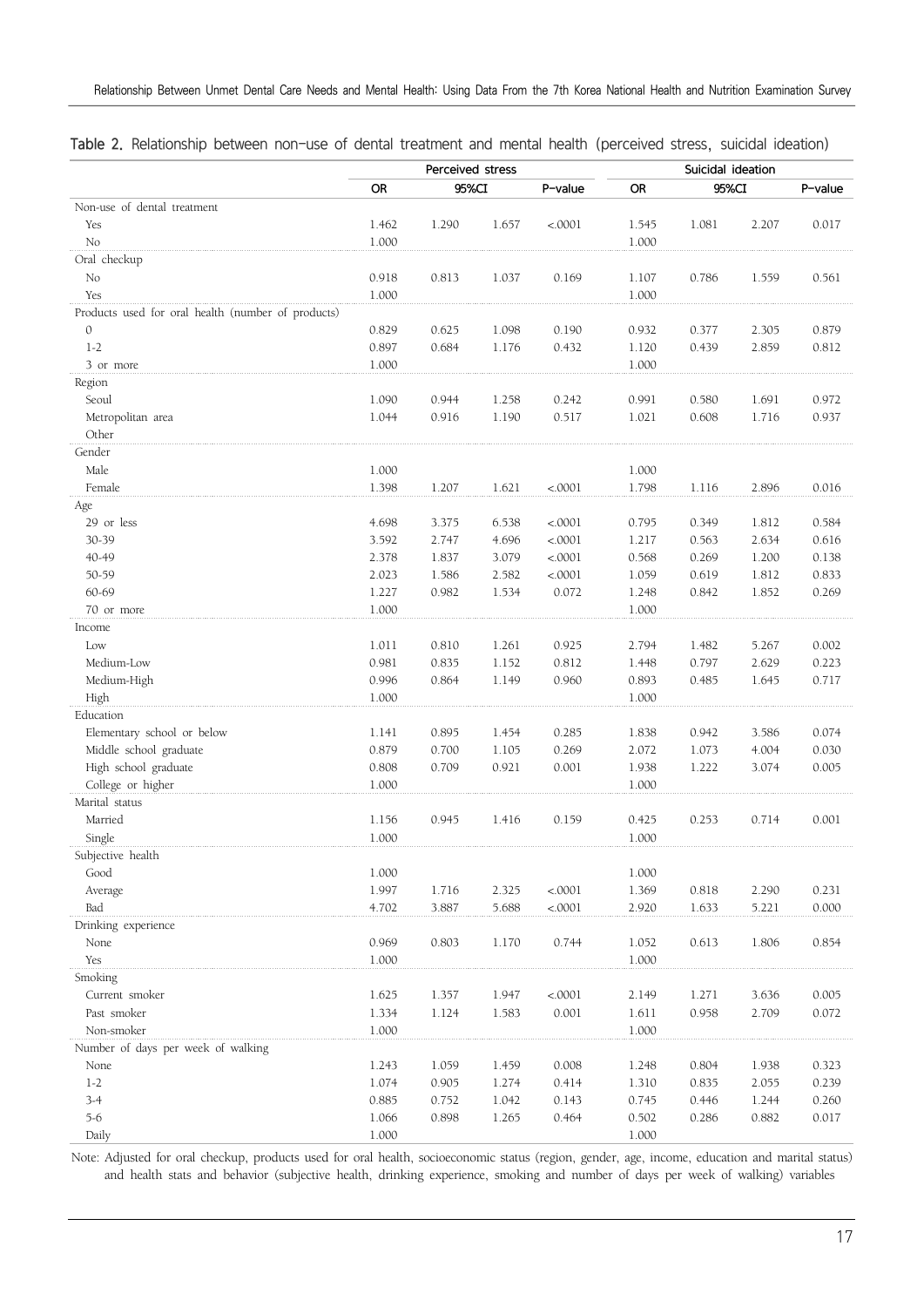|  | Table 3. Relationship between mental health (perceived stress, suicidal ideation) and unmet dental care needs |  |  |  |  |  |  |  |  |  |  |  |  |
|--|---------------------------------------------------------------------------------------------------------------|--|--|--|--|--|--|--|--|--|--|--|--|
|--|---------------------------------------------------------------------------------------------------------------|--|--|--|--|--|--|--|--|--|--|--|--|

|                                                    |           | Perceived stress |       |         |           | Suicidal ideation |       |         |
|----------------------------------------------------|-----------|------------------|-------|---------|-----------|-------------------|-------|---------|
|                                                    | <b>OR</b> | 95%CI            |       | P-value | OR.       | 95%CI             |       | P-value |
| Unmet dental care needs                            |           |                  |       |         |           |                   |       |         |
| No                                                 | 1.000     |                  |       |         | 1.000     |                   |       |         |
| Yes                                                | 1.558     | 1.282            | 1.893 | < .0001 | 2.109     | 1.296             | 3.431 | 0.003   |
| Oral checkup                                       |           |                  |       |         |           |                   |       |         |
| No                                                 | 0.906     | 0.726            | 1.130 | 0.380   | 0.880     | 0.518             | 1.493 | 0.634   |
| Yes                                                | 1.000     |                  |       |         | 1.000     |                   |       |         |
| Products used for oral health (number of products) |           |                  |       |         |           |                   |       |         |
| $\mathcal{O}$                                      | 1.039     | 0.581            | 1.858 | 0.898   | 0.768     | 0.215             | 2.736 | 0.683   |
| $1 - 2$                                            | 1.028     | 0.575            | 1.839 | 0.925   | 0.646     | 0.176             | 2.367 | 0.509   |
| 3 or more                                          | 1.000     |                  |       |         | 1.000     |                   |       |         |
| Region                                             |           |                  |       |         |           |                   |       |         |
| Seoul                                              | 1.040     | 0.786            | 1.376 | 0.784   | 0.996     | 0.531             | 1.868 | 0.991   |
| Metropolitan area                                  | 1.058     | 0.837            | 1.339 | 0.635   | 0.828     | 0.413             | 1.659 | 0.594   |
| Other                                              |           |                  |       |         |           |                   |       |         |
| Gender                                             |           |                  |       |         |           |                   |       |         |
| Male                                               | 1.000     |                  |       |         | 1.000     |                   |       |         |
| Female                                             | 1.328     | 1.025            | 1.721 | 0.032   | 0.968     | 0.506             | 1.853 | 0.922   |
| Age                                                |           |                  |       |         |           |                   |       |         |
| 29 or less                                         | 4.895     | 2.757            | 8.692 | < .0001 | 0.797     | 0.225             | 2.825 | 0.725   |
| 30-39                                              | 3.001     | 1.917            | 4.697 | < .0001 | 1.697     | 0.582             | 4.948 | 0.332   |
| 40-49                                              | 2.224     | 1.450            | 3.412 | 0.000   | 0.463     | 0.150             | 1.430 | 0.180   |
| 50-59                                              | 1.968     | 1.335            | 2.902 | 0.001   | 1.026     | 0.504             | 2.087 | 0.944   |
| 60-69                                              | 1.298     | 0.896            | 1.878 | 0.167   | 1.713     | 0.880             | 3.335 | 0.113   |
| 70 or more                                         | 1.000     |                  |       |         | 1.000     |                   |       |         |
| Income                                             |           |                  |       |         |           |                   |       |         |
| Low                                                | 0.999     | 0.712            | 1.403 | 0.997   | 2.944     | 1.288             | 6.729 | 0.011   |
| Medium-Low                                         | 0.952     | 0.731            | 1.240 | 0.716   | 0.855     | 0.392             | 1.864 | 0.693   |
| Medium-High                                        | 0.963     | 0.745            | 1.245 | 0.774   | 0.579     | 0.267             | 1.256 | 0.166   |
| High                                               | 1.000     |                  |       |         | 1.000     |                   |       |         |
| Education                                          |           |                  |       |         |           |                   |       |         |
| Elementary school or below                         | 1.074     | 0.732            | 1.576 | 0.713   | 0.666     | 0.261             | 1.695 | 0.393   |
| Middle school graduate                             | 0.936     | 0.655            | 1.337 | 0.716   | 1.145     | 0.442             | 2.966 | 0.779   |
| High school graduate                               | 0.948     | 0.758            | 1.186 | 0.638   | 1.368     | 0.721             | 2.595 | 0.336   |
| College or higher                                  | 1.000     |                  |       |         | 1.000     |                   |       |         |
| Marital status                                     |           |                  |       |         |           |                   |       |         |
| Married                                            | 1.272     | 0.905            | 1.788 | 0.165   | 0.762     | 0.323             | 1.794 | 0.532   |
| Single                                             | 1.000     |                  |       |         | 1.000     |                   |       |         |
| Subjective health                                  |           |                  |       |         |           |                   |       |         |
| Good                                               | 1.000     |                  |       |         | 1.000     |                   |       |         |
| Average                                            | 2.196     | 1.701            | 2.834 | < .0001 | 1.913     | 0.814             | 4.495 | 0.136   |
| Bad                                                | 4.829     | 3.530            | 6.606 | < .0001 | 3.735     | 1.571             | 8.882 | 0.003   |
| Drinking experience                                |           |                  |       |         |           |                   |       |         |
| None                                               | 1.115     | 0.802            | 1.551 | 0.517   | 1.357     | 0.712             | 2.587 | 0.353   |
| Yes                                                | 1.000     |                  |       |         | 1.000     |                   |       |         |
| Smoking                                            |           |                  |       |         |           |                   |       |         |
| Current smoker                                     | 1.547     | 1.126            | 2.126 | 0.007   | 1.027     | 0.468             | 2.257 | 0.947   |
| Past smoker                                        | 1.438     | 1.068            | 1.937 | 0.017   | 1.146     | 0.510             | 2.575 | 0.741   |
| Non-smoker                                         | 1.000     |                  |       |         | 1.000     |                   |       |         |
| Number of days per week of walking                 |           |                  |       |         |           |                   |       |         |
| None                                               | 1.375     | 1.033            | 1.829 | 0.029   | 1.495     | 0.818             | 2.731 | 0.191   |
| $1-2$                                              | 1.077     | 0.802            | 1.446 | 0.621   | 1.827     | 0.904             | 3.692 | 0.093   |
| $3 - 4$                                            | 0.735     | 0.554            | 0.974 | 0.032   | 0.676     | 0.313             | 1.458 | 0.317   |
| $5-6$                                              | 0.970     | 0.724            | 1.299 | 0.837   | 0.841     | 0.376             | 1.881 | 0.672   |
| Daily                                              | 1.000     |                  |       |         | $1.000\,$ |                   |       |         |

Note: Adjusted for oral checkup, products used for oral health, socioeconomic status (region, gender, age, income, education and marital status) and health stats and behavior (subjective health, drinking experience, smoking and number of days per week of walking) variables